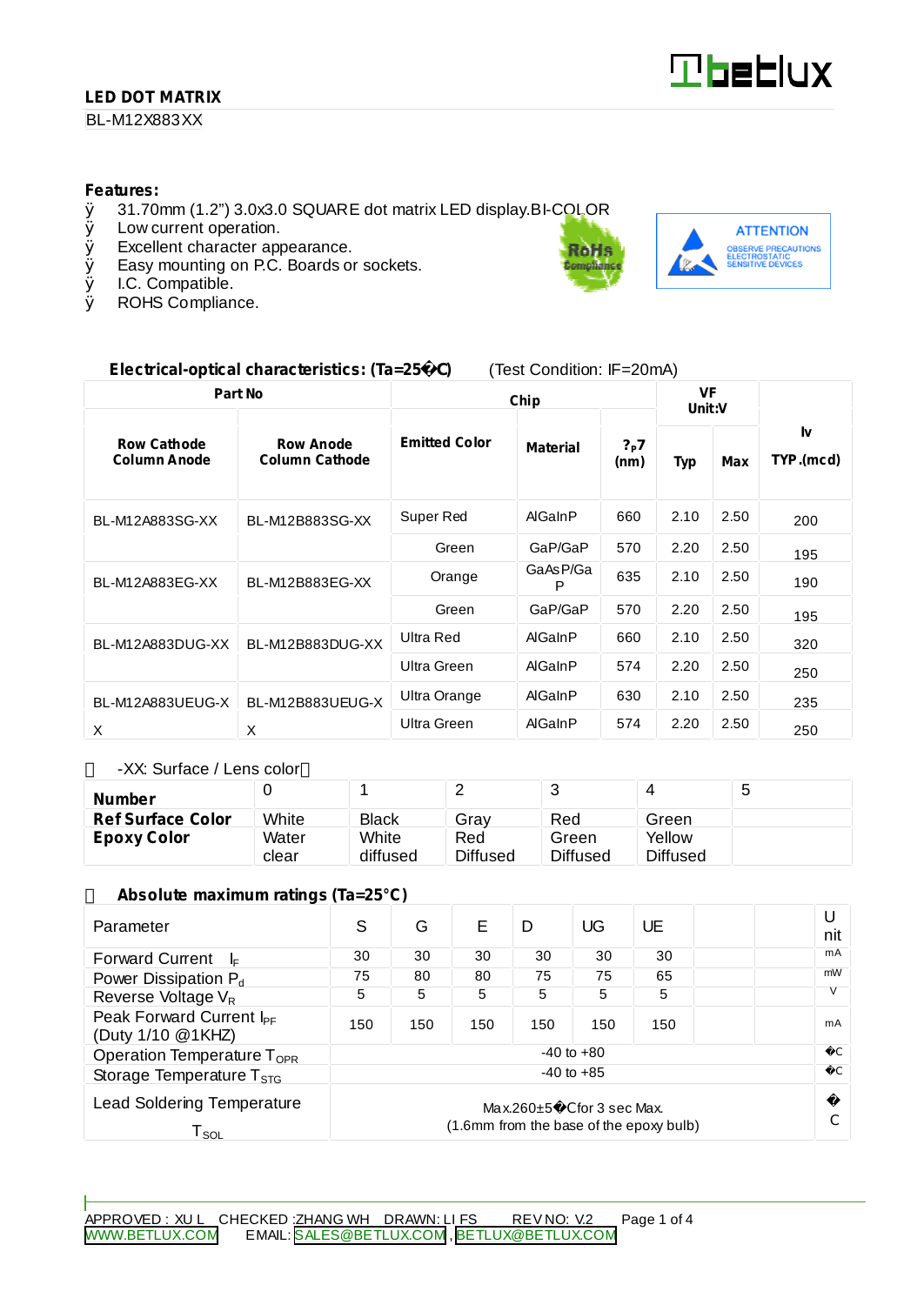BL-M12X883XX

#### **Package configuration & Internal circuit diagram**



Notes:

- 1. All dimensions are in millimeters (inches)
- 2. Tolerance is ±0.25(0.01")unless otherwise noted.
- 3. Specifications are subject to change without notice.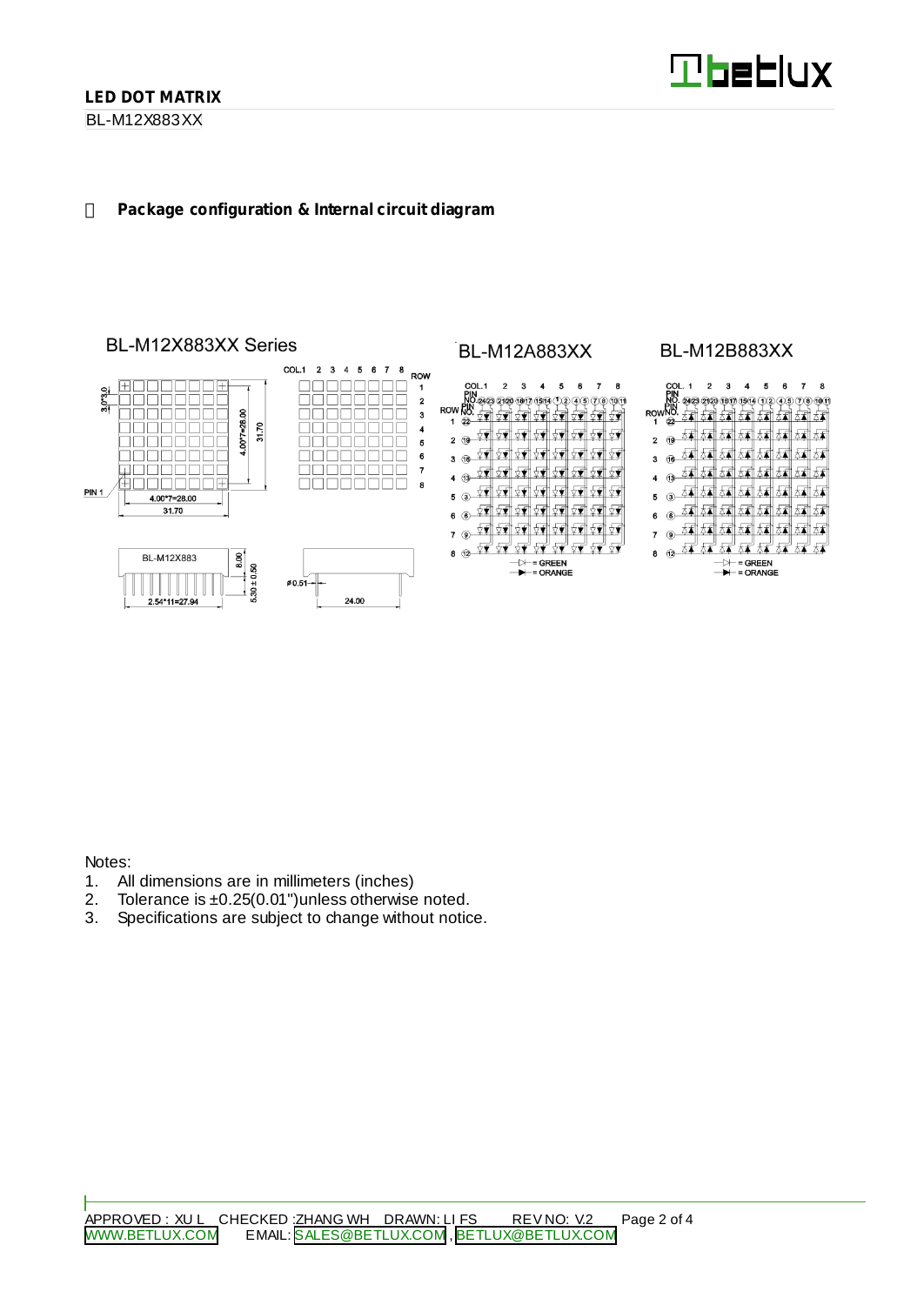# **Tbeblux**

## **LED DOT MATRIX**

BL-M12X883XX

**Typical electrical-optical characteristics curves:**



- (1) GaAsP/GaAs 655nm/Red
- (2) GaP 570nm/Yellow Green
- (3) GaAsP/GaP 585nm/Yellow
- (4) GaAsp/GaP 635nm/Orange & Hi-Eff Red
- (5) GaP 700nm/Bright Red
- (6) GaAlAs/GaAs 660nm/Super Red (8) - GaAsP/GaP 610nm/Super Red
- (9) GaAlAs 880nm
- (10) GaAs/GaAs & GaAlAs/GaAs 940nm (A) - GaN/SiC 430nm/Blue
- (B) InGaN/SiC 470nm/Blue
- (C) InGaN/SiC 505nm/Ultra Green
- (D) InGaAl/SiC 525nm/Ultra Green



FORWARD VOLTAGE (Vf) FORWARD CURRENT VS. FORWARD VOLTAGE



RELATIVE LUMINOUS INTENSITY VS. FORWARD CURRENT FORWARD CURRENT (mA)



AMBIENT TEMPERATURE Ta( ) FORWARD CURRENTVS. AMBIENT TEMPERATURE



NOTE:25 free air temperature unless otherwise specified